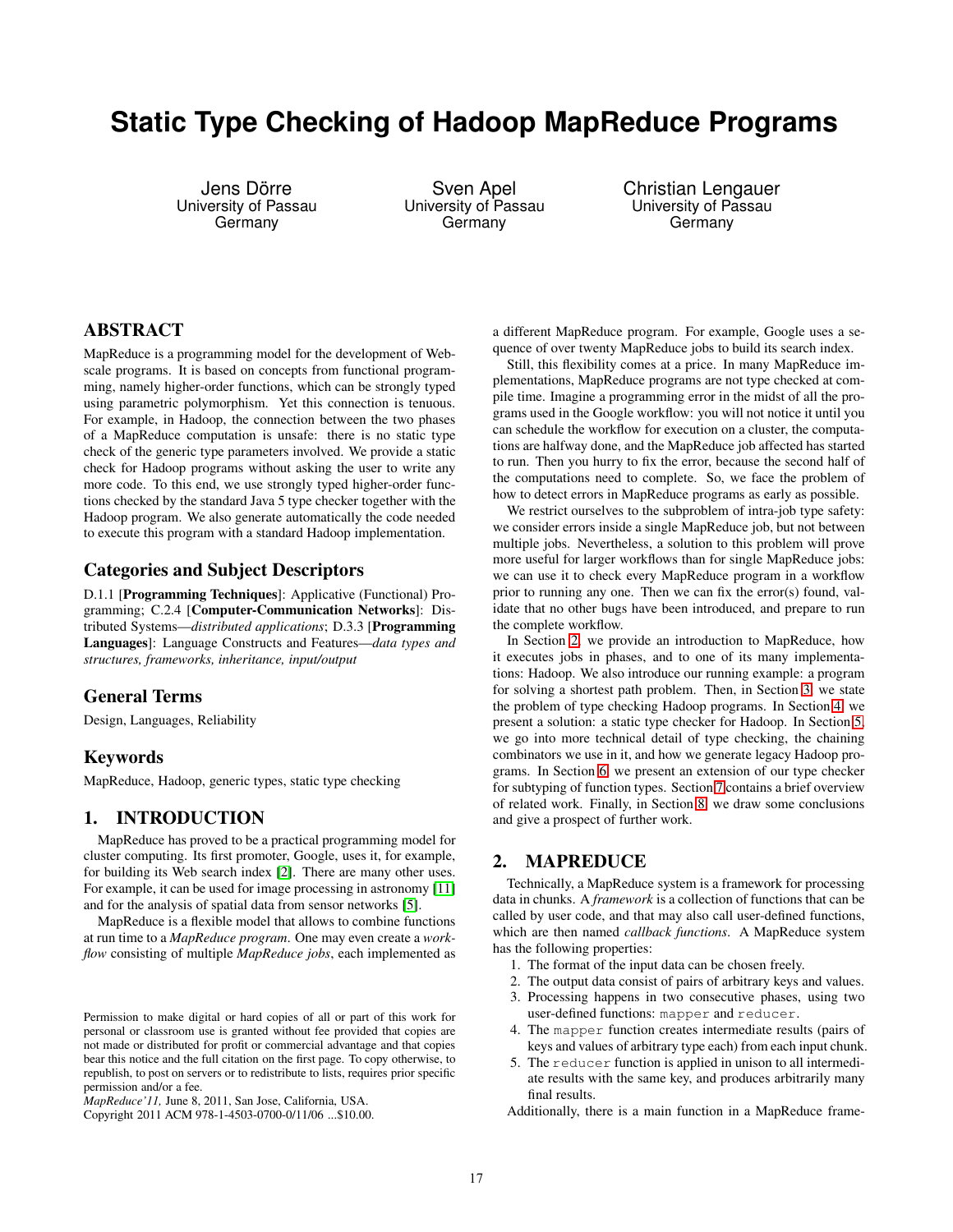

<span id="page-1-0"></span>**Figure 1: Schematic overview of MapReduce processing.**



<span id="page-1-1"></span>**Figure 2: Phases and subphases in MapReduce processing.**

work that has to be called by the user to specify the MapReduce program to be run as a job: which mapper and reducer function to execute and which data to process. MapReduce employs multiple used-defined functions operating on arbitrary data types. For a MapReduce program to be correct, the types of the data items and of the functions need to be compatible with each other.

This compatibility can be expressed as type correctness if we have a means of typing *all* the data and functions involved. It turns out that we can order them by the complexity of typing: ordinary data items have simple types, callback functions have firstorder function types (they consume and produce data items), and the main function is higher-order, as it takes callback functions as parameters. As a consequence, we need generic types (to take advantage of *parametric polymorphism* [\[9\]](#page-7-4)) if we want to type check a MapReduce program.

#### **2.1 Phases**

MapReduce owes its name to the two main phases into which its execution can be divided: the Map phase (in which mainly the mapper function executes) and the Reduce phase (executing the reducer function). This is illustrated in Figure [1.](#page-1-0) Rectangles represent chunks of distributed (input, intermediate, and output) data, and ovals labelled "worker" represent nodes executing user-defined functions. In each phase, processing can happen in parallel. In contemporary applications, the computation is typically distributed over a cluster of hundreds to thousands of worker nodes, controlled by a single master node. In this distributed setting, large sets of data have to be *serialized* (converted to a representation suitable for transport over a network), communicated over the network, and deserialized during a MapReduce computation. As this may incur huge communication costs, MapReduce also contains a feature that optimizes locality in the Map phase: the mapper function, operating on a particular chunk of input data, is typically computed *on the same node* on which the chunk is stored.

There is an extension to MapReduce that allows to reduce communication even further: the combiner function. A combiner function is a third user-defined function that processes the intermediate data after the mapper function has produced it, and that is executed on the same node using the data in memory [\[2\]](#page-7-0). This leads us to subdivide the two phases of a MapReduce computation further, as illustrated in Figure [2.](#page-1-1) The outer rectangles represent the two phases and the inner ovals subphases in the execution of a distributed MapReduce program with combiner function.

In the Map phase, the input is split up into chunks (split1), which are fed to the mapper function (map). The intermediate results produced are then split up again (split2; this is needed to create the partitioning desired for the final output) and sorted (sortA) to guarantee a deterministic order of processing. All intermediate results stored on one node can then be pre-reduced (a.k.a. combined by the combiner function, combine), which may reduce the size of the data to be sent over the network.

In the Reduce phase, the prereduced intermediate results received by a node have to be sorted (or merely merged, sortB) to establish the desired order, and can then be processed by the reducer function (reduce), which in turn produces a partition of the final output.

To make use of this optimization, the programmer has to write a third function besides a mapper and a reducer function. Since it has been noted that the reducer function can often be reused as the combiner function in the same MapReduce program [\[2\]](#page-7-0), additional code might not be necessary.

### **2.2 Hadoop**

There are many implementations of MapReduce in various programming languages. We look at Apache's *Hadoop* MapReduce,[1](#page-1-2) a widely used framework for MapReduce, whose Java source code is freely available. For serialization, it uses an interface (called Writable) to which all data types must adhere.

In Hadoop, there is no explicit representation for MapReduce programs; one can only create jobs (class Job) to be submitted to a Hadoop installation for execution. We call the sequence of Java statements that create a job the *main program*. Jobs are represented as a combination of byte code (the user-defined functions) and XML data or simple strings (the glue "code"). Thus, userdefined functions are written in Java, while the glue code is either written in XML, given as string parameters, or written in Java using a thin layer that encapsulates the XML data in a Java data type (a class called Configuration, which stores a job's data).

### <span id="page-1-3"></span>**2.3 An Example**

A running example shall serve to illustrate where type errors can occur in Hadoop programs, and how to correct them. This example is not construed; we wrote the program for another purpose and were surprised by the run-time type error, which motivated us to address this research question in the first place.

We want to use Hadoop to compute the shortest paths in a large undirected graph. Our solution makes use of two different Map-Reduce programs: the first program forms new paths by concatenating any two shortest paths of which the end of one is the start of the other, while the second program removes paths that are not shortest. Jobs from the two programs are created and executed in alternation until all shortest paths have been computed.

We discuss only the second program. Input are paths that may or may not be shortest. Only the shortest paths are output. Paths are represented as pairs of keys (the source node) and values (the list of nodes on the path, including the source and target node).

- Let us specify the two user-defined functions.
- The mapper function computes, for each path in its input, a

<span id="page-1-2"></span><sup>1</sup><http://hadoop.apache.org/mapreduce/>; we use version 0.20.2.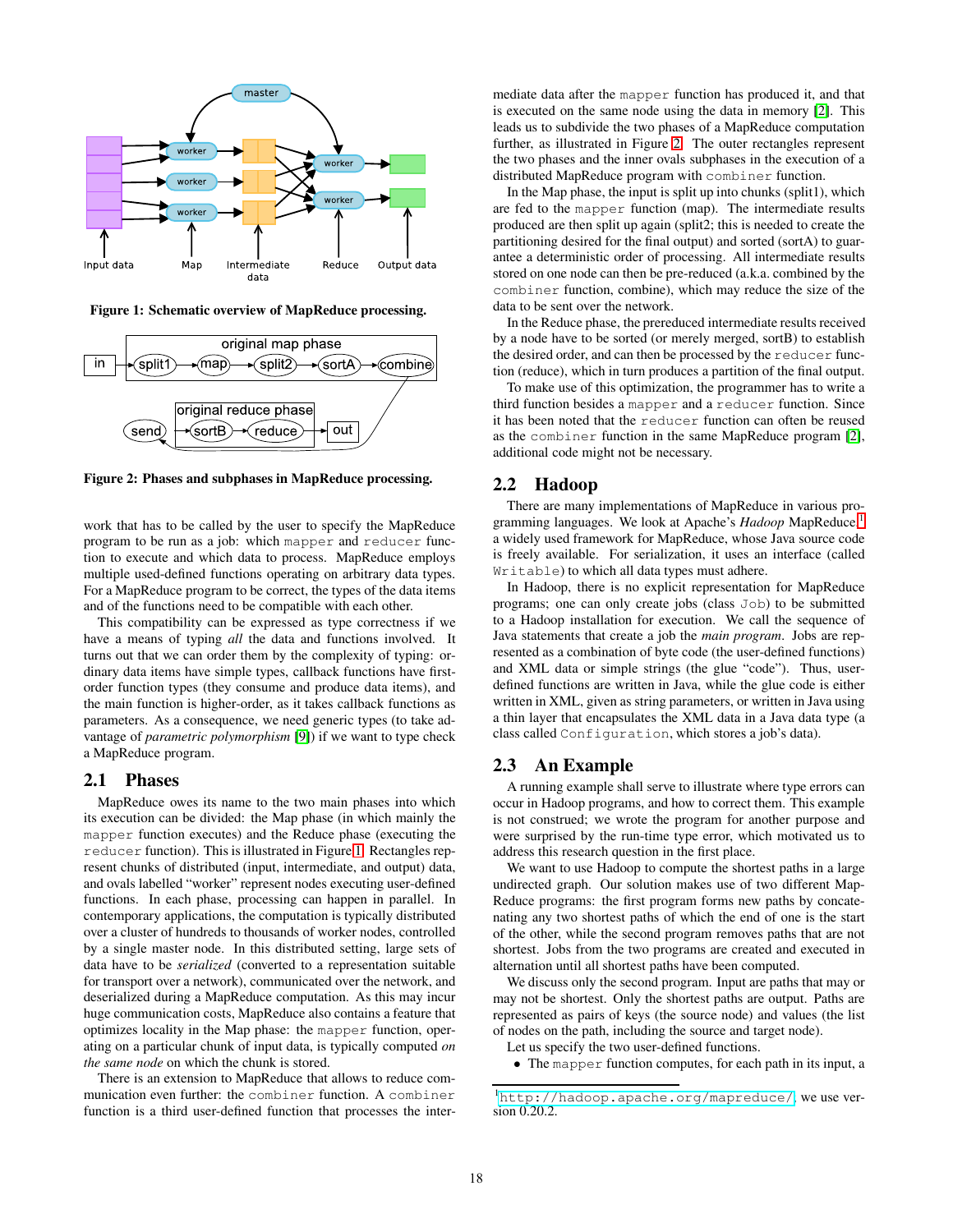key/value pair whose key is the pair of a source and a target node and whose value is the list of nodes on the path.

• The reducer function processes each group of intermediate values with the same key, filters out the paths which do not have the minimal length, and produces, for each remaining input item, a pair of the source node as the key and the list of nodes on the path as the value.

This program works, but it runs unnecessarily slowly, since all the intermediate results computed by the other program have to be communicated over the network to the node processing the matching group of intermediate values. Fortunately, MapReduce provides the combiner functions, which we have described above, to cope with this problem. We modify the (second) main program by introducing a combiner function to accelerate it. The mapper and reducer function remain unchanged. We note that we need not write code to implement a new combiner function: we can just reuse the code of the existing reducer function.

```
1 static int runMinLength(Job job, Path iPath,
2 Path oPath) throws ...
\frac{3}{4}4 FileInputFormat.addInputPath(job, iPath);<br>5 FileOutputFormat.setOutputPath(job, oPath
       5 FileOutputFormat.setOutputPath(job, oPath);
7 job.setMapperClass(MinMapperForText.class);
8 job.setCombinerClass(MinLengthReducer.class);
       9 job.setReducerClass(MinLengthReducer.class);
11 job.setOutputKeyClass(Pair.class);
12 job.setOutputValueClass(Text.class);
14 return (job.waitForCompletion(true) ? 0 : 1);
15 }
```
<span id="page-2-2"></span>**Figure 3: The main program with combiner.**

The Hadoop code for the main program is shown in Figure [3.](#page-2-2) Function runMinLength takes a rudimentary job description, and input and output paths in the distributed filesystem of Hadoop (HDFS). First it sets these locations in the job description. Then the MapReduce job is created, consisting of reflected class values for a mapper (MinMapperForText), an additional combiner (MinLengthReducer, highlighted in bold) and a reducer func-tion (MinLengthReducer).<sup>[2](#page-2-3)</sup> Hadoop needs additional "type declarations" for the keys (Pair) and values (Text, our representation of paths in the graph) of intermediate data which are communicated over the network. These statements are not regular Java type declarations, but function calls using reflection to convert types to a reflective representation as values. After these types have been supplied, the job is executed in the last line, and its exit status is returned.

# <span id="page-2-0"></span>**3. THE PROBLEM**

The optimized MapReduce program compiles, but it raises a runtime exception, shown in Figure [4.](#page-3-1) The first line states the type of the exception and the error message. The lines below contain the Java stack trace, listing the procedures executed, from the last callee to the first caller.

The exception is an IOException, indicating that *something* went wrong during I/O. Its message text mentions that the class of keys mismatched. The highlighted parts of the stack trace show that the error occurred in the code of class MinLengthReducer. The



<span id="page-2-4"></span>**Figure 5: The mismatch between our combiner (at the top) and reducer function (at the bottom).**

exception message states that we made a type error: we confused the types Person and Pair.

To locate the error, we look at class MinLengthReducer. It is used as both combiner and reducer function. The combiner function feeds into the reducer function, so its output must match the latter's input (cf. Figure [5\)](#page-2-4). Consider the type parameters of class MinLengthReducer. Important are the types of the keys, since they are stated in the exception message: the combiner function produces keys of type Person, while the reducer function expects keys of type Pair<Person, Person>. This raises the exception.

To correct the error, we need an extra combiner class distinct from the reducer class. It must have distinct instantiations of the generic type parameters and a distinct implementation, which produces output in the format of the intermediate results instead of the final results. We name the class MinLengthCombiner. Its four type parameters read: Pair<Person, Person>, Text, Pair<Person, Person>, and Text.

More generally speaking, Java is statically typed, so one might expect a Java compiler to detect this error at compile time. But, as an object-oriented language, Java has subtyping and a universal supertype (or top type), class  $Object.^3$  $Object.^3$  Values may be cast up (safely) and down (unsafely). So, the static type system cannot always detect whether a (down)cast must fail. To be type-safe, Java has to complement its static type system with a dynamic counterpart that detects unsafe downcasts at run time.

Generic types, providing parametric polymorphism, have only recently made it into Java, as so-called Generics. Many APIs and programmers do not use them, but resort to using *subtype polymorphism* instead [\[9\]](#page-7-4). This often defers the type check to run time, and leads to exactly the kind of run-time type error encountered here, which is normally associated with dynamic languages.

Hadoop does not require the programmer to use generic types for the user-defined functions written and assembled to form a job. As a consequence, a MapReduce program consisting of more than one user-defined function—for example, any program containing both mapper and reducer functions—will not be type checked at compile time! This is the reason why the Java compiler did not warn us about the type error just described. Having been made aware by the run-time system, we isolated the error by inspection and corrected *this* program. In the following section, we generalize our approach to detecting similar errors automatically in Hadoop MapReduce programs at compile time.

# <span id="page-2-1"></span>**4. A SOLUTION**

Static checkers have proved to be valuable tools for writing correct programs. Compilers for functional languages are particularly

<span id="page-2-3"></span><sup>2</sup> Since functions have to be modelled as classes in Java to become first-class entities with associated types, we will not distinguish any longer between these two concepts.

<span id="page-2-5"></span><sup>&</sup>lt;sup>3</sup>Technically, this is only true if we disregard primitive types.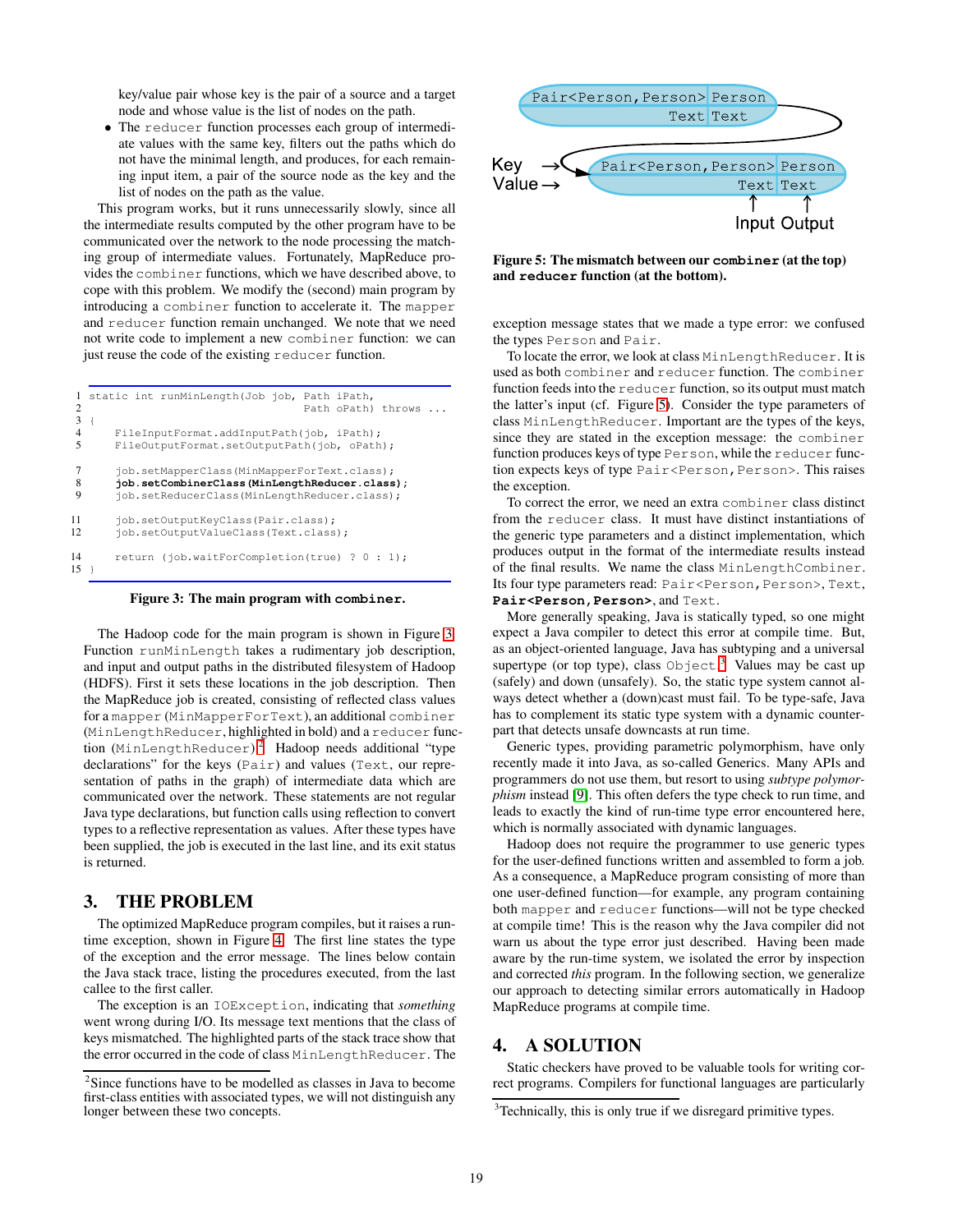|    | 1 java.io. IOException: wrong key class: class socialgraph. Person is not class socialgraph. Pair |
|----|---------------------------------------------------------------------------------------------------|
|    | at org.apache.hadoop.mapred.IFile\$Writer.append(IFile.java:164)                                  |
|    | at org.apache.hadoop.mapred.Task\$CombineOutputCollector.collect(Task.java:880)                   |
| 4  | at org.apache.hadoop.mapred.Task\$NewCombinerRunner\$OutputConverter.write(Task.java:1197)        |
| 5  | at org.apache.hadoop.mapreduce.TaskInputOutputContext.write(TaskInputOutputContext.java:80)       |
| -6 | at socialgraph.MinLengthReducer.workOnInput(MinLengthReducer.java:56)                             |
|    | at socialgraph.MinLengthReducer.reduce(MinLengthReducer.java:36)                                  |
| 8  | at socialgraph. MinLengthReducer.reduce(MinLengthReducer.java:1)                                  |
| 9  | at org.apache.hadoop.mapreduce.Reducer.run(Reducer.java:176)                                      |
| 10 | at org.apache.hadoop.mapred.Task\$NewCombinerRunner.combine(Task.java:1217)                       |
| 11 | at org.apache.hadoop.mapred.MapTask\$MapOutputBuffer.sortAndSpill(MapTask.java:1227)              |
| 12 | at org.apache.hadoop.mapred.MapTask\$MapOutputBuffer.flush(MapTask.java:1091)                     |
| 13 | at org.apache.hadoop.mapred.MapTask\$NewOutputCollector.close(MapTask.java:512)                   |
| 14 | at org.apache.hadoop.mapred.MapTask.runNewMapper(MapTask.java:585)                                |
| 15 | at org.apache.hadoop.mapred.MapTask.run(MapTask.java:305)                                         |
| 16 | at org.apache.hadoop.mapred.LocalJobRunner\$Job.run(LocalJobRunner.java:176)                      |

<span id="page-3-1"></span>**Figure 4: Java run-time type error of the example of Section [2.3.](#page-1-3)**

successful in applying static checks, but modern object-oriented languages like C# and Java also have good support for compiletime checks. We can detect errors like the one just described by making the necessary type information available to the compiler.

Our solution works with any compiler for Java 5 or higher. Since we do not create a new language or a language extension, the programmer need not give up the abundant tool support available for Java. The solution consists of two parts: the user-defined code explained in this section, and the generic code of our tool SNITCH (StatIc Type Checking for Hadoop), explained in the next section.

Figure [6](#page-4-0) contains a version of the main program that uses our combinators. Compare this code with the previous main program (runMinLength in Figure [3\)](#page-2-2). It also first sets input and output paths. Then instance objects for the mapper, the erroneous and the correct combiner, and the reducer class are created. Next, if we comment the code in, we call a check function on the (three constituting functions of the) original MapReduce program, including the erroneous combiner function. At run time, the check function does not do much. At compile time, it ensures the correct typing of the three instance objects passed as parameters; in this case, it will fail. Then we (type) check the (functions of the) new MapReduce program successfully. Next we use function configureTypeSafeJob to generate a job object, which internally stores the configuration of a Hadoop program. This replaces the five calls of method job.setWhateverClass in the previous main program. The job object is then submitted to Hadoop for execution as before.

In the following section, we will explain the functions check and configureTypeSafeJob used in this code. For now, it suffices to know that the signature of function check alone guarantees correctness of the types of the instance objects passed as parameters.[4](#page-3-2) The generation step uses reflection to produce a job equivalent to the one created in the original main program, and also performs a type check internally. Thus, in a real program, one could omit the two checks above and the four long lines with generic type declarations, and instead pass the objects directly to function configureTypeSafeJob. We include these lines to show the exact types, and because we use the declared variables three times.

In summary, the user has to spend some additional effort, but, in exchange, saves effort in another place: the Hadoop job configuration is generated automatically by the combinator code. The generic combinator code is provided by us, and it can be reused

for all Hadoop programs. It guarantees that all type errors (arising from incompatibilities between the mapper, combiner, and reducer functions) will be detected statically using a standard Java compiler. The combinator code can be written non-invasively, without modifying the MapReduce framework used (Hadoop).

# <span id="page-3-0"></span>**5. TECHNICAL DETAILS**

This section is about the implementation details of SNITCH: the type checking function for Hadoop programs, the chaining combinators used therein, and how it automatically generates a job configuration.

# <span id="page-3-4"></span>**5.1 Type Checking**

The code for type checking is shown in Figure [7.](#page-4-1) We use indentation here and in the following figures to show matching type parameters in the same column, if possible. Function check takes a mapper, a combiner, and a reducer object as input. For type checking, *only the signature* of function check is important, its body (implementation) does not matter. The implementation only serves to understand better why the signature is correct. For those interested, let us describe how we derived the types, in particular, the generic type parameters.

Function check uses one of our chaining combinators (class AutoChain with six type parameters, described in Section [5.2\)](#page-4-2) to check the interface between the mapper and the combiner function, and another one to check the interface between the result and the reducer function. In total, this function has eight type parameters (K1 to K4 and V1 to V4). It returns a pair (Tuple) of null values; what makes them useful is only their type information: they are declared to be of the generic type that the intermediate keys and values should have.

Using methods toMChain and toRChain, the chaining combinators can generate objects that simulate internal Hadoop objects (of types Mapper.Context and Reducer.Context, respectively). The resulting objects are subtypes of the Hadoop types. In the code section commented out, we call these methodes to verify that the types of our chaining combinators match those used by Hadoop: method run of each user-defined function is called with the appropriate Hadoop object as parameter.<sup>[5](#page-3-3)</sup> This code should be

<span id="page-3-2"></span><sup>&</sup>lt;sup>4</sup>There is one case in which SNITCH will only issue a warning instead of an error: if you call the check function with raw types, for example with Reducer instead of Reducer $\langle A, B, C, D \rangle$  for some types A, B, C and D. This is due to Java's backward compatibility with code that was written before Generics were introduced.

<span id="page-3-3"></span><sup>&</sup>lt;sup>5</sup>This does not yet prevent all errors. There is another restriction in Hadoop that is not expressed in the type system: a combiner function is cast to Reducer  $\langle K, V, K, V \rangle$ , identifying the types of input and output parameters. This simplifies the testing of Map-Reduce programs, as any program with combiner function is also type-correct when omitting the combiner function. To model this restriction in our type checker, we would simply have to identify K2 with K3 and V2 with V3.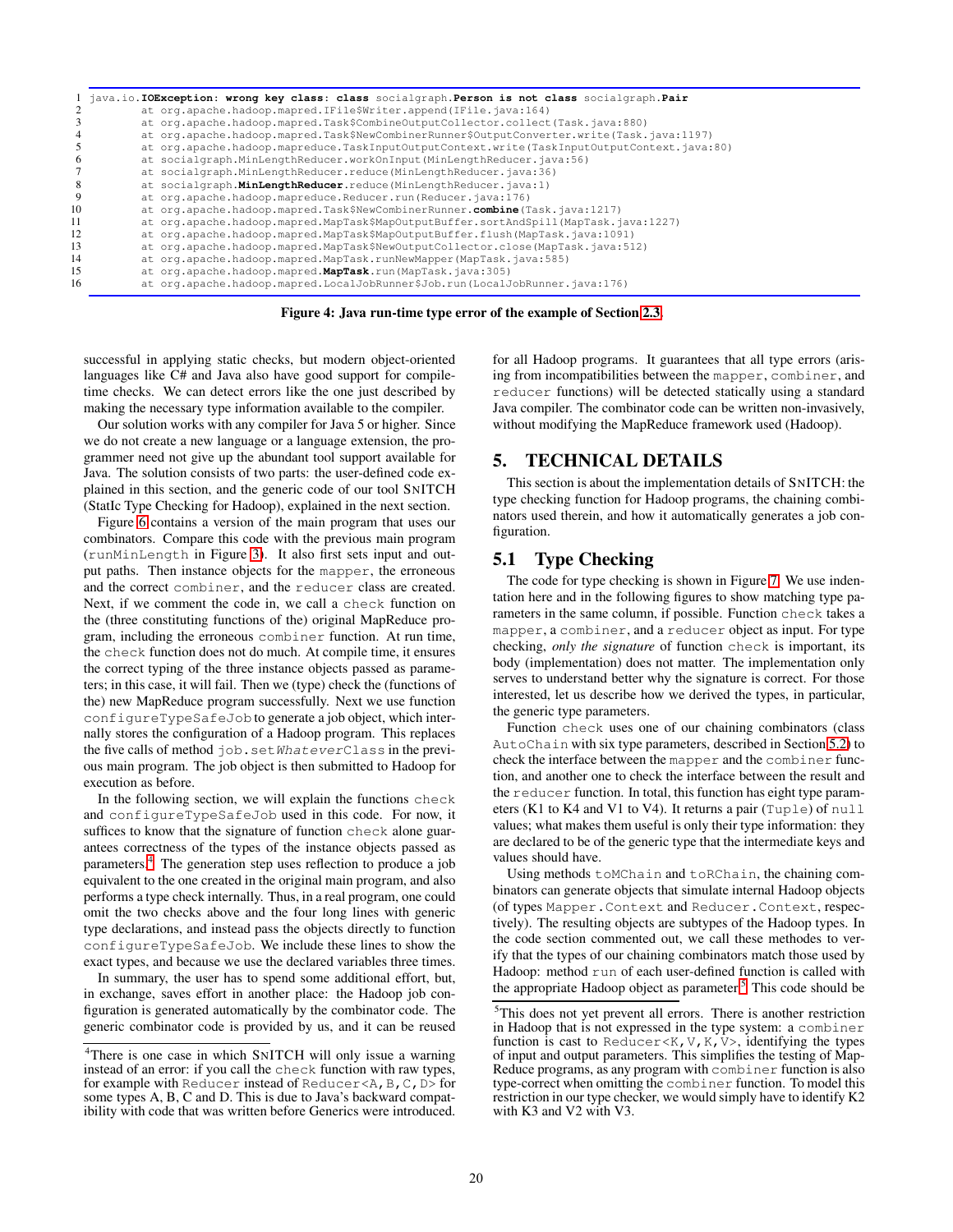```
1 static int minLengthTyped(Job job, Path iPath, Path oPath) throws ...
\frac{2}{3}3 FileInputFormat.addInputPath(job, iPath);
       4 FileOutputFormat.setOutputPath(job, oPath);
f Mapper<Object ,Text, Pair<Person,Person>,Text> map = new MinMapperForText();<br>Reducer<Pair<Person,Person>,Text, Person ,Text> combine1 = new MinLengthReducer();
7 Reducer<Pair<Person,Person>,Text, Person ,Text> combine1 = new MinLengthReducer();
8 Reducer<Pair<Person,Person>,Text, Pair<Person,Person>,Text> combine2 = new MinLengthCombiner();
                                                                   J Rext> reduce = new MinLengthReducer();
11 //check(map, combine1, reduce); // This runtime error will now be detected at compile time.<br>12 check(map, combine2, reduce); // The corrected version type checks.
12 check(map, combine2, reduce); // The corrected version type checks.
14 configureTypeSafeJob(job, map, combine2, reduce, Pair.class, Text.class);
16 return (job.waitForCompletion(true) ? 0 : 1);
17<sup>1</sup>
```
<span id="page-4-0"></span>

```
1 public static<K1,V1, K2,V2, K3,V3, K4,V4>
2 Tuple<K3,V3> check(
3 Mapper<K1,V1, K2,V2> map<br>4 Reducer <K2.V2, K3.
4 Reducer \langle K2, V2, K3, V3 \rangle combine,<br>5 Reducer \langle K3, V3, K4, V4 \rangle r
            5 Reducer <K3,V3, K4,V4> reduce)
6 {
 7 AutoChain<K1, V1, K2, V2, K3, V3> mapChain = new
8 AutoChain<K1,V1, K2,V2, K3,V3>(map, combine);
10 AutoChain <K2, V2, K3, V3, K4, V4> combineChain=
11 new AutoChain<K2,V2, K3,V3, K4,V4>
12 (mapChain.next(), reduce);
14 Chain <K3,V3, K4,V4> reduceChain =
15 combineChain.next();
17 /∗ t r y {
18 map . run (mapChain . toMChain ());<br>19 combine run (combineChain toRC
             combine. run ( combine chain . to RChain ( ) ) ;
20 reduce . run ( reduce Chain . to RChain ( ) ) ;<br>21 l catch ( IO Exception e ) { // empty
21 } catch (IOException e) { // empty<br>22 } catch (InterruptedException e) {
22 } catch (InterruptedExceptione){ //empty<br>23 } ∗/
25 return new Tuple <K3,V3><br>26 (combineChain.getNullAsOut
26 (combineChain.getNullAsOutputKey(),<br>27 combineChain.getNullAsOutputValue(
              combineChain.getNullAsOutputValue());
28
```


<span id="page-4-1"></span>used only at compile time to verify changes to the type checking code; at run time, the generated internal objects are dysfunctional and will always fail. Therefore, the code is left in comments.

# <span id="page-4-2"></span>**5.2 Chaining Combinators**

The chaining combinators are conceptually higher-order functions, because they are functions that take functions as input. In Java, they must be coded as classes. They must be generically typed to allow for static type checking. In fact, they are special cases of the function composition combinator used in functional programming. In Figure [8,](#page-4-3) this is made evident by the highlighted type parameters: the first AutoChain constructor takes a (mapper) function from type  $(K1,V1)$  to  $(K2,V2)$  and a (reducer) function from type  $(K2, V2)$  to  $(K3, V3)$  as parameters. This is the type signature of function composition. So, an AutoChain models a function composition. A single function is represented by class Chain. Since an AutoChain instance represents two functions, there are two ways to convert it to a Chain:

• To select the first function, just use AutoChain, because it is a subtype of Chain and has in its subtype declaration the generic type parameters K1, V1, K2, V2 of the first function. • To select the second function, call method next, which returns a Chain for the second function.

In Hadoop, there are types for both mapper (Mapper) and reducer (Reducer) functions, but there is no dedicated type for combiner functions: they are also of type Reducer. As a consequence, we can also use the first constructor of class AutoChain to compose a mapper and a combiner function, as illustrated in Figure [7.](#page-4-1) The second constructor then allows us to compose the result of the composition with a reducer function. This way, we have modelled and typed a complete MapReduce job.<sup>[6](#page-4-4)</sup>

| 2                          | 1 class Chain<br>$\left\{ \right.$                                                     | $<$ K1, V1, K2, V2>                                                                                        |
|----------------------------|----------------------------------------------------------------------------------------|------------------------------------------------------------------------------------------------------------|
| 3<br>$\overline{4}$        |                                                                                        | public Chain(Mapper <k1,v1, k2,v2=""> mapper) {}</k1,v1,>                                                  |
| 5<br>6                     | $\cdots$<br>public RChain                                                              | public MChain $\langle K1, V1, K2, V2 \rangle$ to MChain()<br>$\langle K1, V1, K2, V2 \rangle$ to RChain() |
| 8<br>9<br>$10 \rightarrow$ | K2 getNullAsOutputKey() { return null; }<br>V2 qetNullAsOutputValue() { return null; } |                                                                                                            |
| $14 \t +$                  | 12 class AutoChain<br>13 extends Chain                                                 | <k1,v1, k2,v2,="" k3,v3=""><br/><math>&lt;</math>K1, V1, K2, V2&gt;</k1,v1,>                               |
| 15<br>16<br>17             | public AutoChain (Mapper <k1, k2,="" v1,="" v2=""> mapper,</k1,>                       | Reducer $\langle K2, V2, K3, V3 \rangle$<br>$reducer)$ $\{ \ldots \}$                                      |
| 19<br>20<br>21             | public AutoChain (Chain <k1, k2,="" v1,="" v2=""> chain,</k1,>                         | Reducer <k2, k3,="" v2,="" v3=""><br/><math>reducer)</math> <math>\{ \}</math></k2,>                       |
| 23<br>24<br>$25 \}$        | public Chain<br>$\{\ldots\}$                                                           | $<$ K2, V2, K3, V3> next()                                                                                 |

#### <span id="page-4-3"></span>**Figure 8: Generic code of the chaining combinators.**

The constructor of class Chain simply wraps a mapper as a combinator. Methods toMChain and toRChain create objects of subtypes of internal Hadoop types, as we have described in Sub-section [5.1.](#page-3-4) The remaining two methods getNullAsOutputKey and getNullAsOutputValue in this class do what their name suggests: they return a null value having the type of output keys and values, respectively. In this code, it is obvious that these types must be K2 and V2, respectively. They allow us to propagate the information about the types needed to their callers.

<span id="page-4-4"></span><sup>&</sup>lt;sup>6</sup>Since combiner functions are optional, we also need a check function without a combiner parameter. We have left it out as it does not add any insight.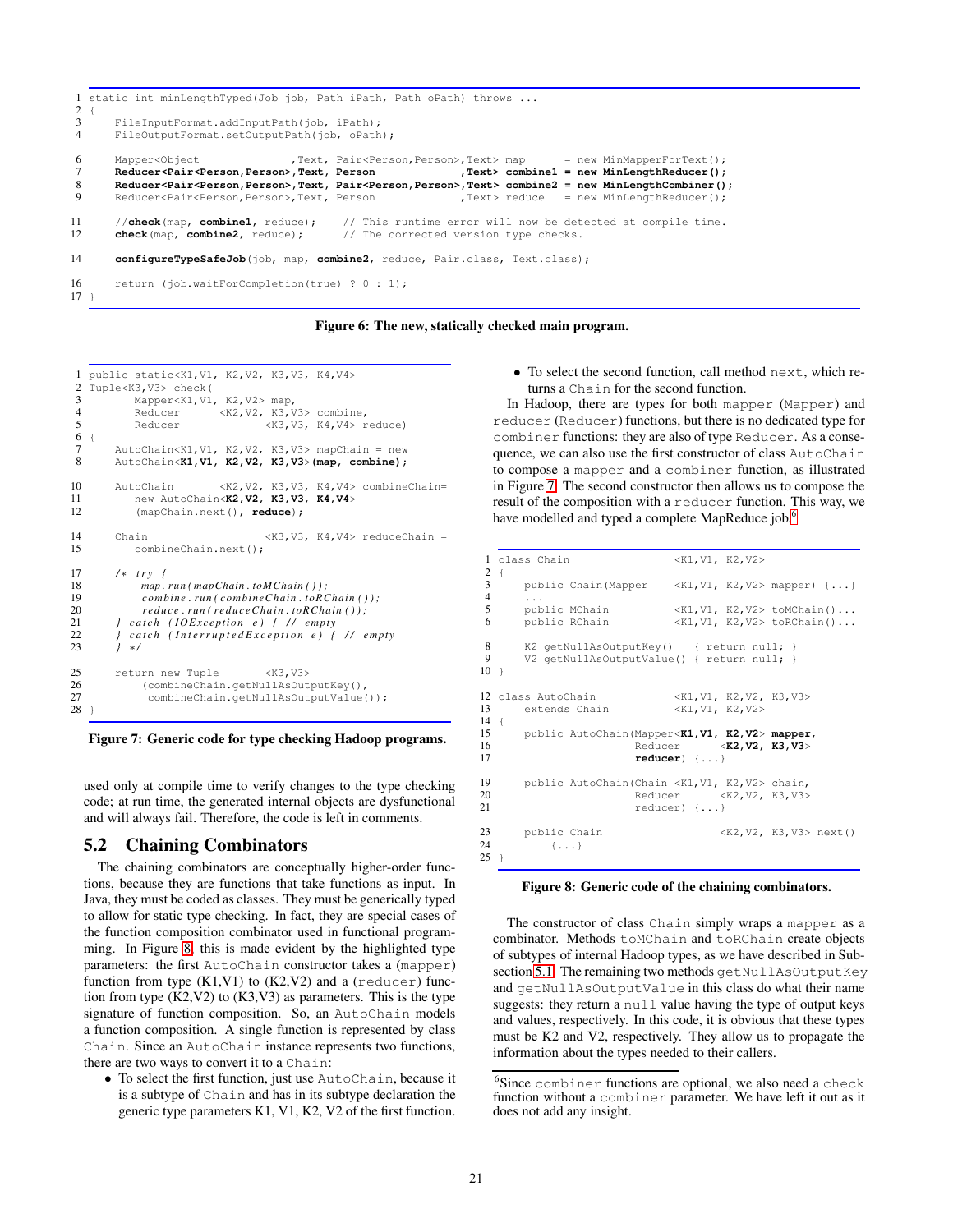# **5.3 Generating Legacy Job Configurations**

For flexibility, Hadoop jobs are assembled from the three functions (mapper, combiner, and reducer) using run-time reflection. We can use this facility to generate the references to reflected classes from the objects we use in our type checking function (cf. Figure [9\)](#page-5-1). This way, we can generate the Hadoop job configuration that the user would otherwise have to write by hand. In our approach, the user replaces the code for manually creating a job configuration with code to enable static type checking, which, in turn, automatically generates the job configuration needed.

| 3              | 1 static < K1, V1, K2, V2, K3, V3, K4, V4><br>$<$ K3.V3><br>2 Tuple<br>configureTypeSafeJob(Job job,                        |
|----------------|-----------------------------------------------------------------------------------------------------------------------------|
| $\overline{4}$ | Mapper <k1, k2,="" v1,="" v2=""> map,</k1,>                                                                                 |
| 5              | Reducer <k2, k3,="" v2,="" v3=""> combine,</k2,>                                                                            |
| 6              | $<$ K3, V3, K4, V4> reduce,<br>Reducer                                                                                      |
| $\tau$         | $\langle$ ?/* $K3*/\rangle$ keyClass,<br>Class                                                                              |
| 8              | /*V3*/ valueClass) throws<br>Class                                                                                          |
|                |                                                                                                                             |
| 9              | - {                                                                                                                         |
| 10<br>11<br>12 | job.setMapperClass(map.getClass());<br>job.setCombinerClass(combine.getClass());<br>job.setReducerClass(reduce.getClass()); |
| 14<br>15       | job.setOutputKeyClass(keyClass);<br>job.setOutputValueClass(valueClass);                                                    |

<span id="page-5-1"></span>**Figure 9: The code for generating Hadoop job configurations.**

To create reflective Class objects from the function objects for mapper, combiner, and reducer, we use the predefined Java method getClass, available for every object (Figure [9\)](#page-5-1). This gives us the "class values" needed to create a Hadoop job.

Then we replicate the additional "type declarations" from the original main program. Their values are parameters to function configureTypeSafeJob, but they are effectively untyped: the type Class<?> stands for any instantiation of the generic type Class used by the Java reflection mechanism.

We would like to supply the generic type parameters K3 and V3 here, as the comments suggest. This is impractical in Java: if we use nested type parameters in our user-defined functions, such as Pair<Person, Person> for K3, the type parameter K3 has itself type parameters. Java does not allow a "class value" for gener-ically typed classes.<sup>[7](#page-5-2)</sup> In consequence, a strongly typed variant of this method would not be usable in general. Nevertheless, one could write an additional strongly typed variant to be used only for flat generic type parameters.

Remember that, for a static check of the parameters, the signature of function configureTypeSafeJob alone suffices. Nevertheless, we call function check in the last line of of function configureTypeSafeJob for two reasons: as a sanity check, and to be able to put the type parameters K3 and V3 in the return type of function configureTypeSafeJob. This enables the user to match them manually with the parameter objects for the additional "type declarations" discussed above.

# <span id="page-5-0"></span>**6. SUBTYPING**

In this section, we describe an additional feature of our implementation that is of interest to programmers who assemble Map-



<span id="page-5-3"></span>**Figure 10: The match with subtyping (**≤**) between combiner (top) and reducer function (bottom).**

Reduce programs from a pool of already implemented mapper, combiner, and reducer functions.

Suppose you have written a Hadoop program with a reducer function that counts the number of key/value-pairs in each group. This reducer function is fairly general. Consequently, if you want to reuse it in another (arbitrary) Hadoop program, it should accept any value of the top type Object as input value. This means that you must declare it to have Object as the type of input keys, and of input values. (You could have declared it to have more specialized input types.) In the type checker developed so far, this means that we would have to *change* the types of the two mapper functions involved: they must now return values of *exactly the top type*. This, in turn, would render them incompatible with most other, more specialized reducer functions. All in all, this constitutes an unwanted interaction with the type system, hindering the reuse of the user-defined functions.

The restriction is imposed by the Java 5 compiler used to check the Hadoop program: it cannot detect safe upcasts between types with different instantiations of generic type parameters. So, at some point, a human must decide whether to allow a type cast, and will then have to guarantee that the cast will not be an unsafe downcast in any instantiation. We have relegated this task to our type checker. We have included the safe casts, and omitted the others.

Fortunately, the decision which casts are safe is relatively straightforward, since a similar concept has long been present in objectoriented programming: defining subtypes of function types. There, we need *contravariance* for function arguments and *covariance* for function return values [\[9\]](#page-7-4): function  $l$  *is a subtype* of function  $u$  iff  $l$  accepts at least the values accepted by  $u$  and  $u$  returns at least the values returned by  $l$ . So, a subtype may additionally accept as parameters (read, in our case) supertypes of the original parameter types, and return (write, in our case) subtypes of the original return types.

With this theoretical armament, it is easy to extend our checker to support subtyping. In the modified checker, instead of mandating exactly matching instantiations of the type parameters of the user-defined functions, we relax this constraint to an implication: when chaining two user-defined functions, the first may produce more specific intermediate results than the second has declared to accept (cf. Figure [10\)](#page-5-3). Implementing this, we must make use of generic type bounds in Java, which allows us to define upper or lower bounds (sub- or supertypes) on the generic type variables in a declaration. In the type checker, in the chaining combinators on which it is built and in the generator for job configurations, we need additional type parameters for the types of keys and values before upcasting them. The remaining modifications are straightforward.

Figure [11](#page-6-1) contains the code of our subtyping-enabled checker. All differences to Figure [7](#page-4-1) are highlighted in bold. The static function checkSubtypes has four additional type parameters (in com-

<span id="page-5-2"></span><sup>7</sup> This is due to *type erasure*: in Java, all generic type information is erased at compile time [\[4\]](#page-7-5). Because of type erasure, in Figure [3,](#page-2-2) we have to use Pair.class without any reference to its two type parameters of class Person.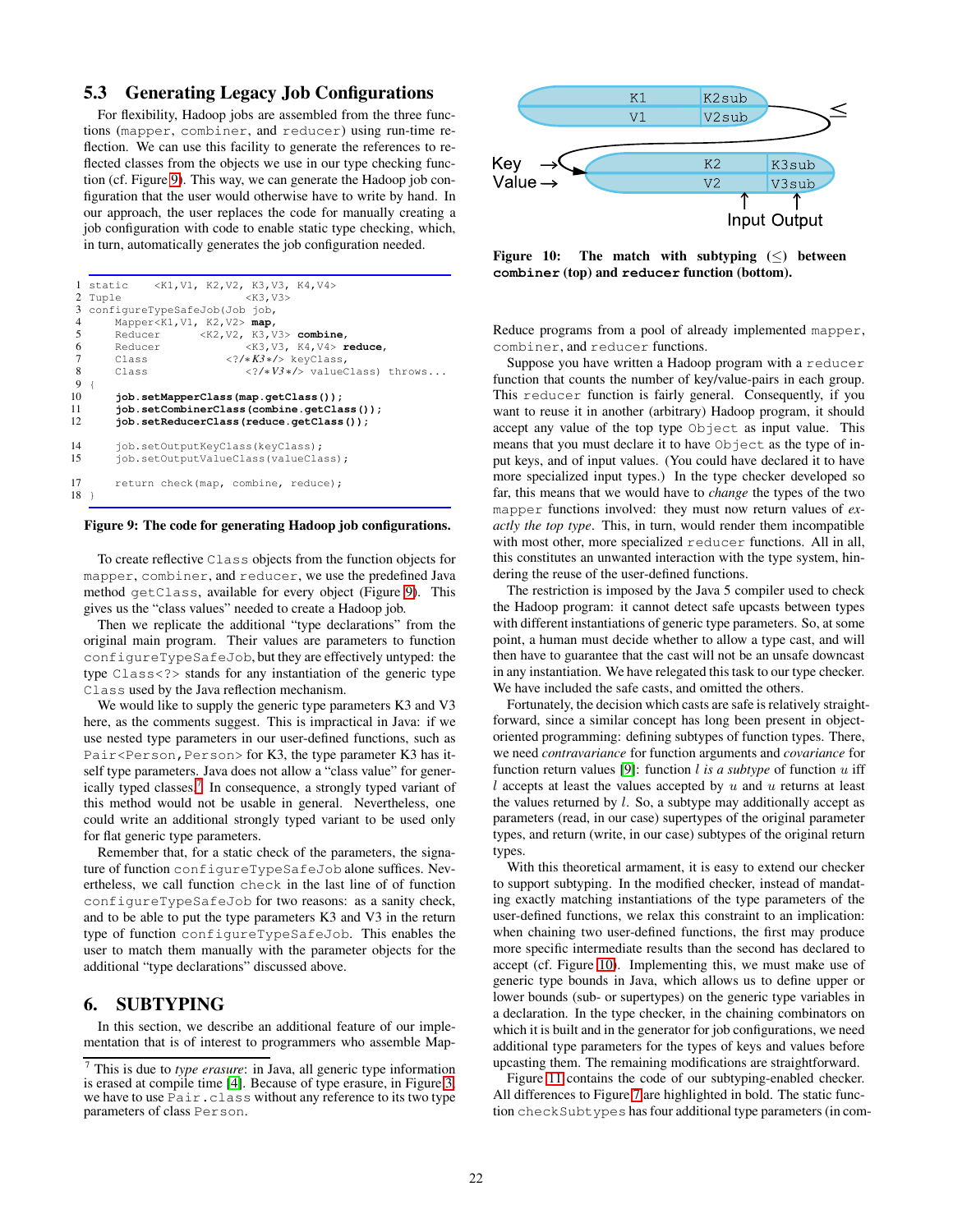```
1 public static <K1,V1, K2,V2, K2sub extends K2,V2sub extends V2, K3,V3, K3sub extends K3,V3sub extends V3, K4,V4>
2 Tuple<K3sub,V3sub> checkSubtypes(
3 Mapper <K1,V1, K2sub,V2sub> map,<br>4 Reducer <K2,V2,
4 Reducer <K2,V2, K3sub,V3sub> combine,
         5 Reducer <K3,V3, K4,V4> reduce)
\frac{6}{7}7 AutoChainSub<K1,V1, K2,V2, K2sub,V2sub, K3sub,V3sub> mapChain = new
8 AutoChainSub<K1,V1, K2,V2, K2sub,V2sub, K3sub,V3sub>(map, combine);
10 AutoChainSub <K2,V2,<br>11 AutoChainSub <K2,V2, K3,V3, K3sub,V3sub,K4,V4> combineChain = new<br>K3,V3, K3sub,V3sub,K4,V4> (mapChain.next(), re
                                                                K3,V3, K3sub, V3sub, K4,V4>(mapChain.next(), reduce);
13 Chain K4, V4 > reduceChain = (K3, V3, K4,V4> reduceChain = (K4, V4 > 0.01)combineChain.next();
16 /* the code previously shown here remains unchanged */
18 return new Tuple<K3sub,V3sub>(combineChain.getNullAsOutputKey(), combineChain.getNullAsOutputValue());
19 }
```
<span id="page-6-1"></span>**Figure 11: The generic code for type checking Hadoop programs, allowing for subtyping.**

parison with check) that are declared to be subtypes of existing ones. So, the existing type parameters are upper type bounds. An example of this is the type parameter K2sub with the upper type bound K2. These type parameters are then used in a correctly chosen subset of declarations of parameters and local variables. For example, K2sub is the new type of the keys the mapper function produces, and is therefore used in the declaration of the function parameter map and the local variable mapChain.

During this adaptation, it is all the more important to use exactly the declared type of the values in question. For example, the type of combineChain.getNullAsOutputKey() is K3sub, a proper subtype of K3. If we used Tuple<K3,K3> as the constructor and return type, we would have written code that makes the compiler introduce an unwanted upcast here, thus reducing the amount of type information available to the user.

```
1 /* class Chain <K1, V1, K2, V2> remains unchanged */
3 class AutoChainSub<K1,V1, K2,V2, K2sub extends K2,
4 V2sub extends V2, K3,V3>
      extends Chain <K1,V1, K2sub, V2sub>
\frac{6}{7}public AutoChainSub(
8 Mapper <K1,V1, K2sub,V2sub> mapper,
             Reducer <K2, V2, K3, V3> reducer) {...}
11 public AutoChainSub(Chain<K1,V1, K2sub,V2sub>chain,<br>12 Reducer <K2,V2, K3,V3>
                          Reducer <K2,V2, K3,V3>
13 nextReducer) {...}
15 public Chain \langle K2, V2, K3, V3 \rangle<br>16 next() { }
             next() {...}
17 }
```
#### <span id="page-6-2"></span>**Figure 12: An extract of the generic code of the chaining combinators for use with subtyping.**

In Figure [12,](#page-6-2) we have highlighted the changes with respect to Figure [8.](#page-4-3) Class Chain is exactly the same as before. Compared to class AutoChain, we introduce two additional type parameters with type bounds to class AutoChainSub. Finally, Figure [13](#page-7-6) shows the necessary modifications of the generator shown in Figure [9.](#page-5-1) These modifications are analogous to those applied to the checkSubtypes function in Figure [11.](#page-6-1) As there are no local variable declarations, the function body is not changed at all.

With this extension, fewer MapReduce programs will be wrongly marked as being erroneous. Since the extension does not let any additional type errors pass undetected, we have made it the default (although the variant without permitting subtyping remains available). In summary, our type checker is now capable of checking Hadoop programs that use subtyping, without producing large amounts of false positives, as it did before.<sup>[8](#page-6-3)</sup>

# <span id="page-6-0"></span>**7. RELATED WORK**

Domain-specific languages built on top of MapReduce, such as Pig Latin [\[8\]](#page-7-7), are frequently compiled to Hadoop code. Thus, it is possible to integrate static type checks in the compilation process. Yet, many programmers write their code for Hadoop directly in Java, and we enable them to find program errors more quickly.

There are also many MapReduce implementations written in dy-namically typed programming languages.<sup>[9](#page-6-4)</sup> These languages do not offer any static type check at all. You could also write a static checker for MapReduce programs written in these languages, but this does not show much promise.

The industrial push for the MapReduce programming model came from Google in an imperative setting. The open-source framework Hadoop is also imperative, based on Java, and our work caters directly to the Hadoop and Java community.

However, the roots of MapReduce lie farther back and come from functional programming, where map and reduce are two of the central higher-order functions. A higher-order function, which takes one or more functions as parameters and/or supplies them as result can be viewed as a program skeleton. A program skeleton can be a precise and convenient way of specifying generic parallelism [\[10\]](#page-7-8). Program skeletons come with efficient implementations for specific parallel machines.

One example is MapReduce, whose implementations have so far been aimed at large homogenous cluster platforms. There have been a number of functional specifications of MapReduce [\[1,](#page-7-9) [3,](#page-7-10) [7\]](#page-7-11). They are naturally type-safe and do not incur the problems which we encounter in the Hadoop setting. And they have not been tuned as seriously for large-scale, high-performance applications as the imperative implementations.

<span id="page-6-3"></span> $8$ As mentioned in Footnote [5,](#page-3-3) the genericity of combiner functions in Hadoop is lower than described here. This means that, to model this restriction, we would have to identify the type K2 with K3sub, and V2 with V3sub in function checkSubtypes in Figure [11.](#page-6-1) As a consequence, K2sub would be a subtype of K3sub, and V2sub a subtype of V3sub. Nevertheless, all advantages introduced with this extension would be preserved.

<span id="page-6-4"></span> $9^9$ One example, written in Erlang and Python, is "disco – massive data - minimal code" (<http://discoproject.org/>).